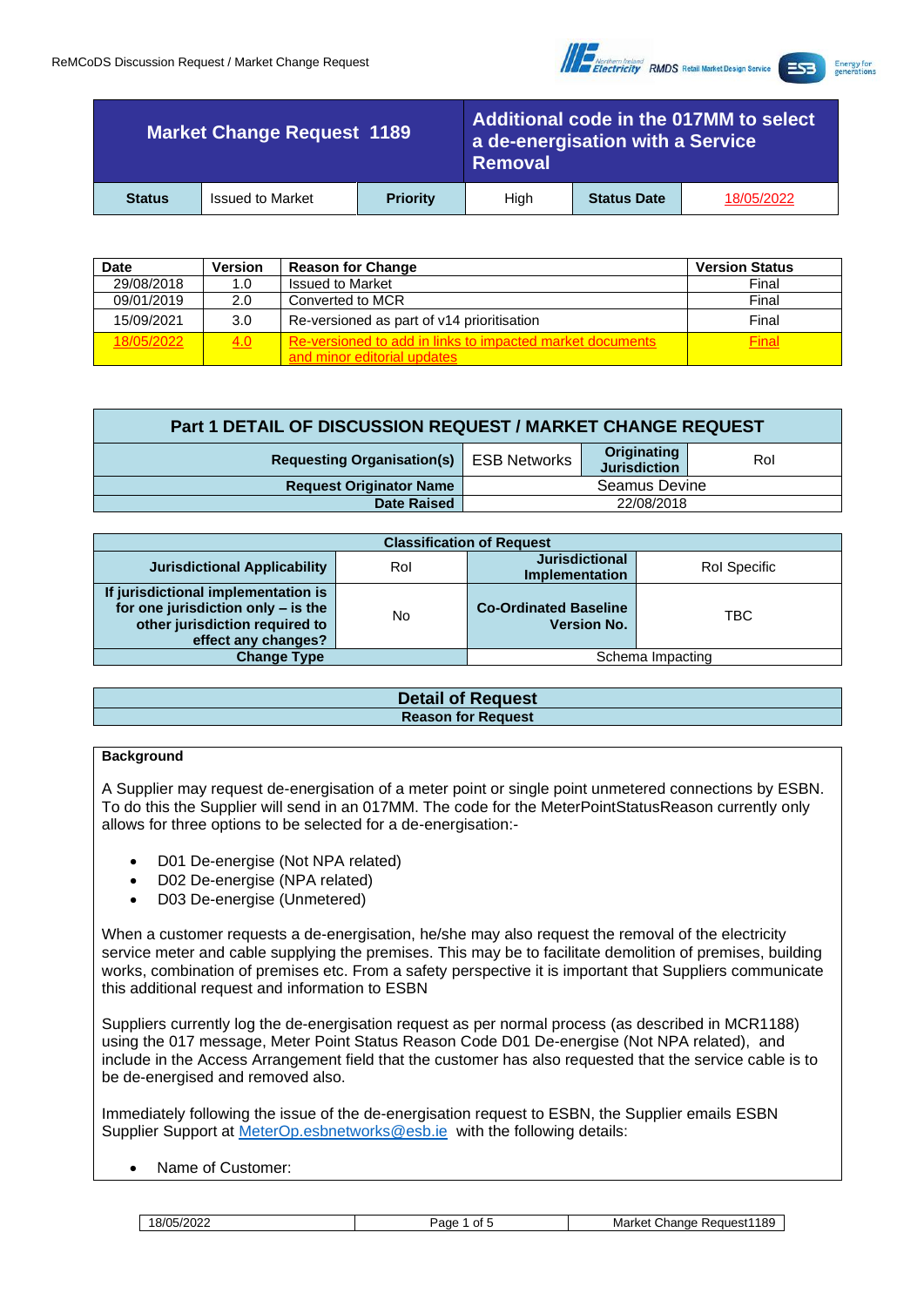

- Telephone Number:
- **MPRN Number**
- Serial Number
- Meter to be removed: Yes / No
- Service cable to be removed: Yes / No
- Reason for removal of supply

The current process has implications for safety. If the process is not followed correctly, it requires a lot of manual intervention internally within ESB Networks to ensure that the de-energisations and removal of the electricity service and cable supplying the premises are identified and outsorted from the normal scheduling.

Meter Point Status Reason *D01 De-energise (Not NPA related)* covers the following scenarios

- De-energisation with service removal or,
- Customer requested de-energisation or,
- Supplier requested de-energisation typically for reasons where the supplier suspects the site is vacant or where the supplier has no registered customer at the site.

When a site is requested to be de-energised under Meter Point Status Reason code D01 it is not clear to the ESB Networks technician when they attend the site whether the de-energisation was requested by the customer or the supplier which can cause frustration for a customer at the site. It can also impact the NT's preparation for the site visit.

Therefore, it is proposed to amend the existing Meter Point Status Reason code and create new codes to cover each of the scenarios currently covered by D01.

This will also then assist ESB Networks when a moratorium on disconnections comes into effect. Disconnections other than customer requested disconnections are not progressed by ESB Networks during a moratorium. As there is currently no unique Meter Point Status Reason code on the 017MM for customer requested disconnections ESB Networks must manually review all open 017MMs with Meter Point Status Reason D01 *De-energise (Not NPA related)* to try to determine which are customer requested and which are supplier requested and this is not always possible without liaising with the requesting supplier.

# **Proposed Solution**

Additional codes will be added the MeterPointStatusReason on the 017MM to allow additional reasons to select a de-energisation depending on the specific scenario for all metered point sites.

Corresponding Work Type Codes will also be added to the 131MM. The existing code D01 to be amended so that it is only to be used for *De-energise (Supplier Request, not NPA related).*

# **Meter Point Status Reason Code**

| <b>Meter Point Status Reason Code</b>               | <b>Description</b>                                 | Change                                                                                         |
|-----------------------------------------------------|----------------------------------------------------|------------------------------------------------------------------------------------------------|
| <b>D01</b>                                          | De-energise (Supplier Request,<br>not NPA related) | <b>Description amended to</b><br>specifically refer to Supplier<br>requested, not NPA related. |
| <b>D02</b>                                          | De-energise (NPA related)                          | No change                                                                                      |
| <b>D03</b>                                          | De-energise (Unmetered)                            | No change                                                                                      |
| <b>D04</b>                                          | De-energise (Service Removal)                      | <b>New</b>                                                                                     |
| <b>D06</b>                                          | De-energise (Customer Request)                     | <b>New</b>                                                                                     |
| to eade DOE is reserved for remote de energiesties' |                                                    |                                                                                                |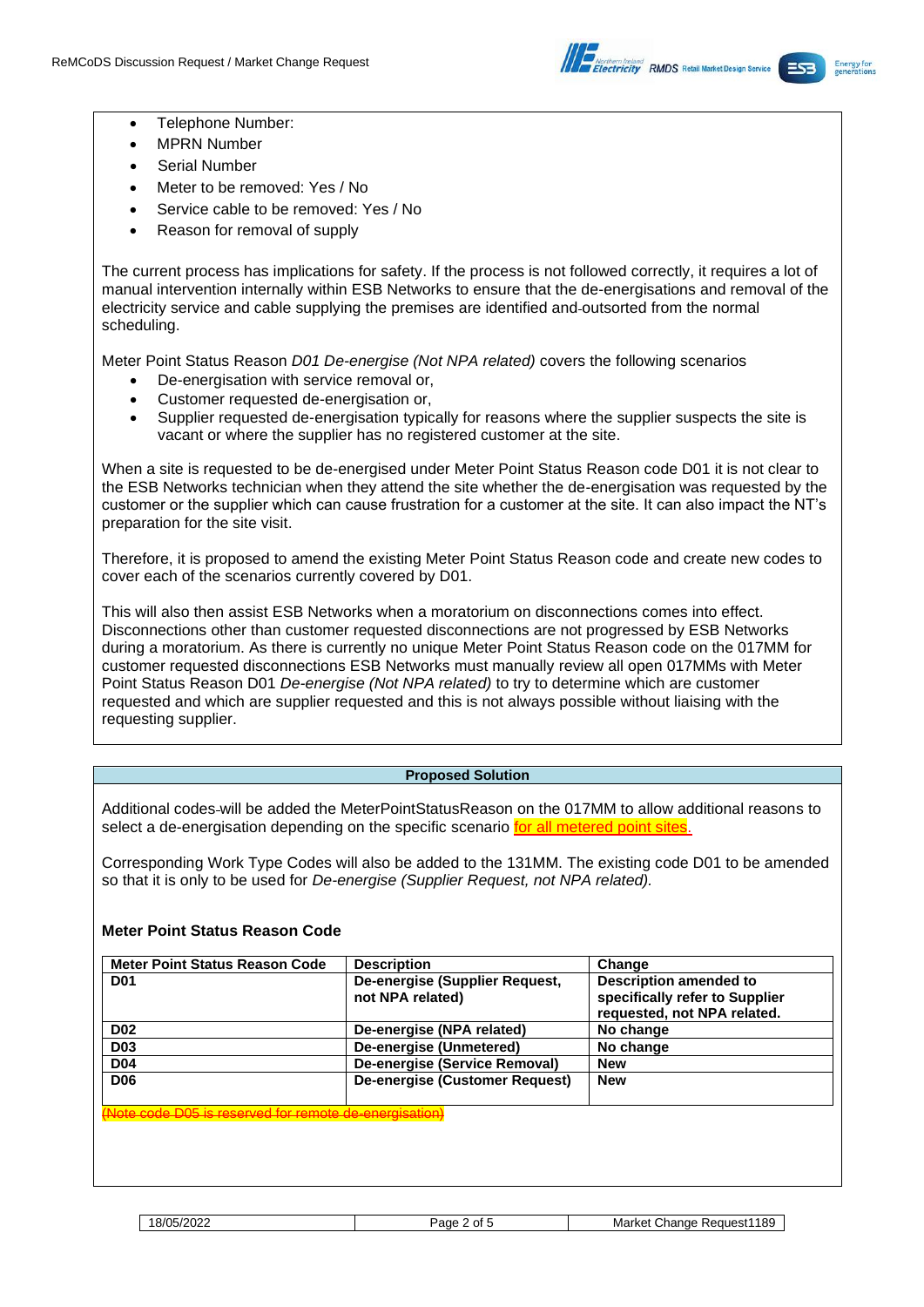

### **131MM Work Type Code**

| <b>Work Type Code</b> | <b>Description</b>                         | Change                                                                                         |
|-----------------------|--------------------------------------------|------------------------------------------------------------------------------------------------|
| W <sub>101</sub>      | De-energise (Supplier Request,<br>not NPA) | <b>Description amended to</b><br>specifically refer to Supplier<br>requested, not NPA related. |
| W <sub>102</sub>      | De-energise (Unmet)                        | No change                                                                                      |
| W <sub>103</sub>      | De-energise (NPA)                          | No change                                                                                      |
| W104                  | De-energise (Service Removal)              | <b>New</b>                                                                                     |
| W <sub>105</sub>      | De-energise (Customer Request)             | <b>New</b>                                                                                     |

### **All other Work Type Codes remain unchanged.**

### **D01 De-energise (Supplier Request, Not NPA)**

- The description for D01 is proposed to be amended from *De-energise (Not NPA related)* to *Deenergise (Supplier Request, Not NPA)*
- D01 is only to be used where the supplier suspects the site is vacant or where the supplier has no registered customer at the site.
- Suppliers should not request an appointment where the Meter Point Status Reason code is D01.

### **D02 De-energise (NPA related)**

• No changes proposed

### **D03 De-energise (Unmetered)**

No changes proposed

### **D04 De-energise (Service Removal)**

- D04 should only be used where a full and permanent service removal is being requested. If a customer requires the service to be removed temporarily (for a renovation, build a garage etc) they should request a service alteration as per current processes. [Service Alterations](https://www.esbnetworks.ie/existing-connections/alterations-and-meter-work/service-alterations)  [\(esbnetworks.ie\)](https://www.esbnetworks.ie/existing-connections/alterations-and-meter-work/service-alterations)
- The Supplier should continue to include in the Access Arrangements field in the 017MM that the customer has requested that the service cable is to be de-energised and removed and include any other relevant information.

### **D06 De-energise (Customer Request)**

• D06 should only be used where a customer is requesting de-energisation e.g. for vacant premise. If, as above, a customer requires the service to be removed temporarily (for a renovation, build a garage etc) they should request a service alteration as per current processes [Service Alterations](https://www.esbnetworks.ie/existing-connections/alterations-and-meter-work/service-alterations)  [\(esbnetworks.ie\)](https://www.esbnetworks.ie/existing-connections/alterations-and-meter-work/service-alterations).

### **Priority Services Register (PSR) and Special Services Register (SSR)**

- Validation rules in relation to MPRNs with MESN or CSSN that currently apply to D02 will now also apply to D01.
- Where a Supplier wishes to submit a de-energisation request with Meter Point Status Reason code D01 or D02, at any time during the year where MESN are held against the MPRN or during the winter months where CSSN are held against the MPRN, then the supplier should first remove the MESN and/ or CSSN by submitting an 013MM and once the MESN and/or CSSN have been removed then submit 017MM request to de-energise.
- This is to ensure that a customer on either the Priority Services Register or Special Services Register is not inadvertently de-energised if an incorrect Meter Point Status Reason code is selected on the 017MM

### **E01 Re-energise (Not NPA related)**

- E01 must be used to request re-energisation where the MPRN was previously de-energised using Meter Point Status Reason Code D01/D04/D06.
- **Re-energisation following de-energisation with service removal**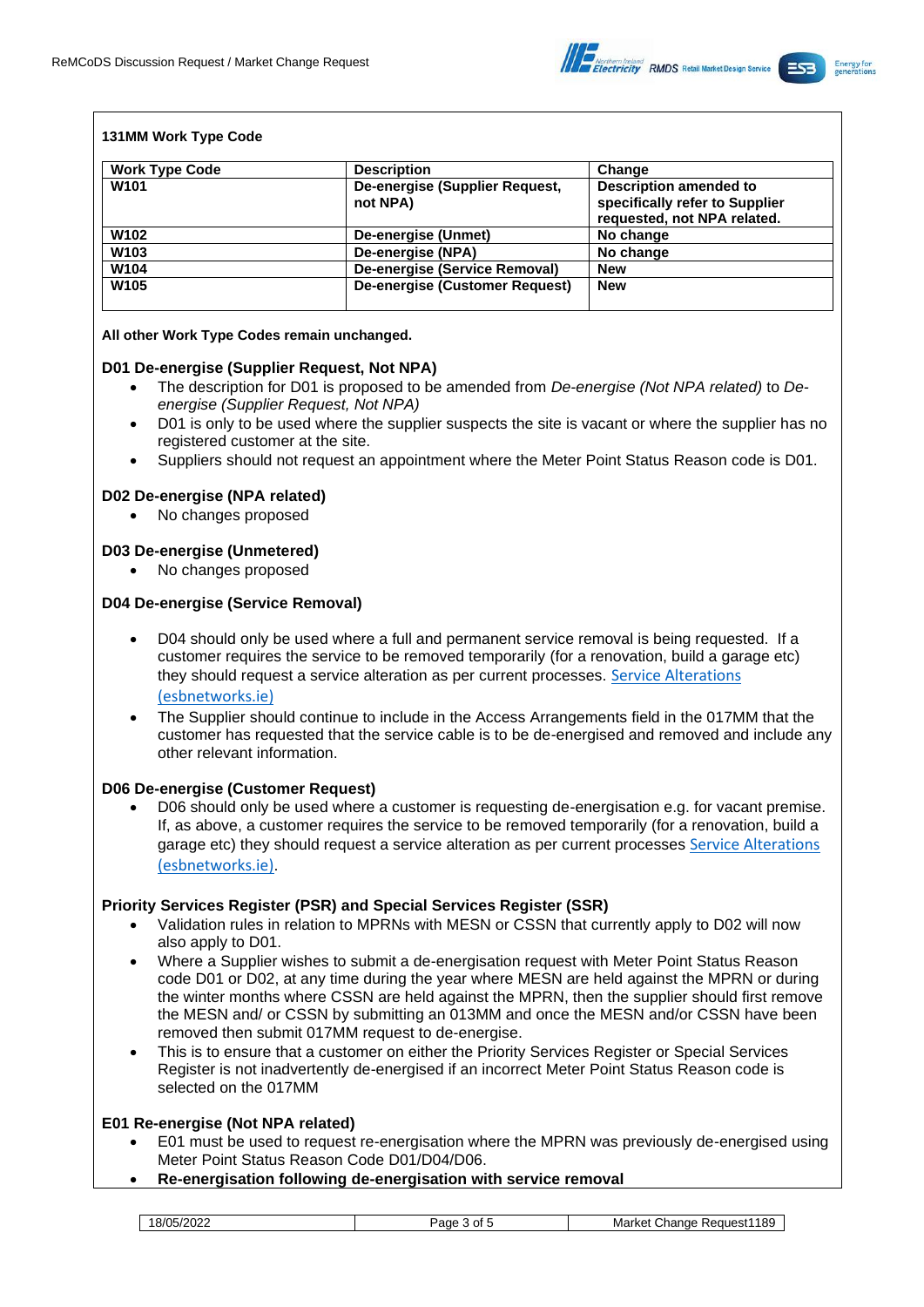

- Where a re-energisation request (E01) is received following a previous de-energisation with service removal (D04) the request will be treated as an implicit request for service installation. This also applies to a Change of Supplier request at a site that is de-energised and the service removed.
	- The customer may be required to submit a Wiring Cert/permit prior to re-energisation being carried out. A 117DMM Change in Energisation Status Delay will issue with code DE01 *Completion Certificate required* where the Wiring Cert/permit is outstanding.
	- Appointments will not be valid for Re-energisation where service installation is required. A 137RMM Appointment Reject with code AR03 *Meter Works Delay* will issue where the appointment is not valid.

Following implementation of MCR1189 it is proposed to retire MCR1188 *Update of MPD09 to reflect actual market process in relation to Meter and/or Service Removal* as this interim manual process is being replaced with MCR1189.

#### **Scope of Change**

| Jurisdiction | Design<br>Documentation | <b>Business</b><br>Process | <b>DSO Backend</b><br>System<br>Change | <b>MP Backend</b><br>System<br>Change | Tibco | Supplier<br>EMMA | 四<br>Schem  | gul<br>Webforn | Market<br>Website<br>ਨ<br>ω<br>返 |
|--------------|-------------------------|----------------------------|----------------------------------------|---------------------------------------|-------|------------------|-------------|----------------|----------------------------------|
| <b>ROI</b>   | $\overline{\mathsf{X}}$ | $\boxtimes$                | $\boxtimes$                            | $\boxtimes$                           |       |                  | $\boxtimes$ | $\boxtimes$    |                                  |
| <b>NI</b>    |                         |                            |                                        |                                       |       |                  |             |                |                                  |
|              |                         |                            |                                        |                                       |       |                  |             |                |                                  |

**Co-Ordinated Baseline Market Design Documents Impacted by Request**

| <b>Market Messages</b> |                                   |             |            |    |  |  |  |
|------------------------|-----------------------------------|-------------|------------|----|--|--|--|
| Message No.            | <b>Message Name</b>               | <b>CoBL</b> | <b>ROI</b> | NI |  |  |  |
| 017                    | Meter Point Status Change Request |             |            |    |  |  |  |

# **Data Definitions**

*No Impact*

### **Data Codes**

**Meter Point Status Reason Code D01 Amendment to description D04 De-energise (Not NPA related and Service Removal) D06 Customer Requested Work Type Code W101 Amendment to description W104 De-energise (Service Removal) W105 De-energise (Customer Request)**